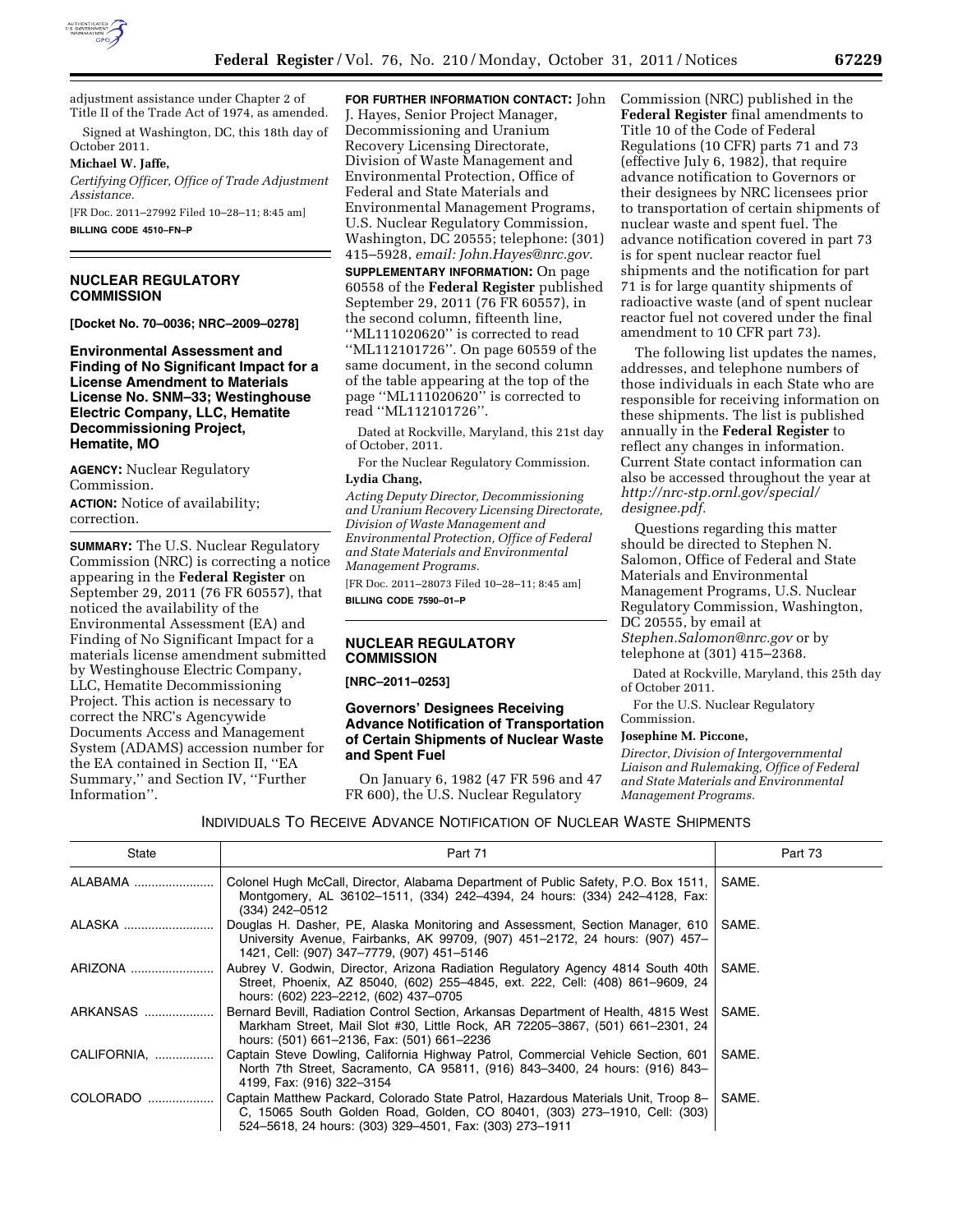Ξ

Ξ

# INDIVIDUALS TO RECEIVE ADVANCE NOTIFICATION OF NUCLEAR WASTE SHIPMENTS—Continued

| State             | Part 71                                                                                                                                                                                                                                                                                                      | Part 73 |
|-------------------|--------------------------------------------------------------------------------------------------------------------------------------------------------------------------------------------------------------------------------------------------------------------------------------------------------------|---------|
| CONNECTICUT       | Edward L. Wilds, Jr., Ph.D., Director, Radiation Division, Department of Environmental<br>Protection, Elm Street, Hartford, CT 06106-5127, (860) 424-3029, Cell: (860) 490-<br>3211, 24 hours: (860) 424-3333, Fax: (860) 424-4065                                                                           | SAME.   |
| DELAWARE          | Lewis D. Schiliro, Secretary, Department of Safety & Homeland Security, P.O. Box<br>818, Dover, DE 19903-0818, (302) 744-2665, 24 hours: (302) 698-7744, Fax:<br>(302) 739-4874                                                                                                                              | SAME.   |
| FLORIDA           | John A. Williamson, Environmental Administrator, Bureau of Radiation Control, Envi-<br>ronmental Radiation Program, Department of Health, P.O. Box 680069, Orlando, FL<br>32868-0069, (407) 297-2096 x212, Cell: (850) 528-4151, 24 hours: (407) 297-<br>2095, Fax: (407) 297-2085                           | SAME.   |
| GEORGIA           | Captain Bruce Bugg, Region 3 Commander, Georgia Department of Public Safety,<br>Motor Carrier Compliance Division, 320 Chester Avenue, Atlanta, GA 30316, (404)<br>463-3899, 24 hours: (404) 463-3899, Fax: (770) 357-8867                                                                                   | SAME.   |
| HAWAII            | Alternate: Sergeant Brent Moore, 24 hour: (404) 357–8880, Fax: (404) 624–7295<br>Gary Gil, Deputy Director for Environmental Health, State of Hawaii, Department of<br>Health, 1250 Punchbowl Street, Honolulu, HI 96813, (808) 586-4424, 24 hours:<br>(808) 366-8950, Fax: (808) 586-4368                   | SAME.   |
|                   | Lynn Nakosone, Division Administrator, Environmental Health Services Division, State<br>of Hawaii, Department of Health, 591 Ala Moana Boulevard, #125, Honolulu, HI<br>96813, (808) 586-4576, 24 hours: (808) 348-6418, Fax: (808) 586-1522                                                                 |         |
| IDAHO             | Captain William L. (Bill) Reese, Idaho State Police, Commercial Vehicle Safety, 700<br>South Stratford Drive, Meridian, ID 83642, (208) 884-7220, 24 hours: (208) 846-<br>7550, Fax: (208) 884-7192                                                                                                          | SAME.   |
| ILLINOIS          | Joseph G. Klinger, Assistant Director, Illinois Emergency Management Agency, Divi-<br>sion of Nuclear Safety, 2200 S. Dirksen Parkway, Springfield, IL 62703, (217) 785–<br>9868, Mobile: (217) 720-4634, 24 hours: (217) 782-7860, Fax: (217) 558-7398                                                      | SAME.   |
| INDIANA           | Major Jeffrey L. Walker, Commander, Commercial Vehicle Enforcement Division, Indi-<br>ana State Police, 5252 Decatur Boulevard, Indianapolis, IN 46241, (317) 615-7431,<br>Mobile: (317) 432-4929, 24 hours: (317) 232-8248, Fax: (317) 821-2350 or 821-<br>2353                                             | SAME.   |
| IOWA              | J. Derek Hill, Administrator, Iowa Homeland Security and Emergency Management<br>Division, 7105 NW 70th Avenue, Camp Dodge, Building W-4, Johnston, IA 50131-<br>1824, (515) 725-3231, Mobile: (515) 725-3260, 24 hours: (515) 725-3231, Fax:<br>$(515)$ 725-3260                                            | SAME.   |
| KANSAS            | Jennifer Clark, Technological Hazards Section Chief, Department of the Adjutant Gen-<br>eral, Division of Emergency Management, 2800 SW Topeka Boulevard, Topeka, KS<br>66611-1287, (785) 274-1394, Mobile: (785) 207-1540, 24 hours: (785) 296-3176,<br>Fax: (785) 274-1426                                 | SAME.   |
| KENTUCKY          | Matthew W. McKinley, Administrator, Radiation Control Program, Cabinet for Health<br>and Family Services, 275 East Main Street, Mail Stop HS-1C-A, Frankfort, KY<br>40621, (502) 564-3700, ext 3701, 24 hours: (502) 229-6254, Fax: (502) 564-1492                                                           | SAME.   |
| LOUISIANA         | Captain Allen T. Moss, Louisiana State Police, 7919 Independence Boulevard, P.O.<br>Box 66168, #A-26, Baton Rouge, LA 70896-6614, (225) 925-6113, ext. 241, Cell:<br>(225) 485-9240, 24 hours: (877) 925-6595, Fax: (225) 925-3559                                                                           | SAME.   |
| MAINE             | Lieutenant Robert Williams, State Police, Maine Dept. of Public Safety, 42 Commerce<br>Drive, SHS42, Augusta, ME 04333-0042, (207) 624-7206 or (207) 624-7200, Mo-<br>bile: (207) 441-6212, 24 hours: (207) 624-7076, Fax: (207) 287-3042                                                                    | SAME.   |
| MARYLAND          | Major A. J. McAndrew, Field Operations Bureau, Special Operations and Transpor-<br>tation Safety Command, Maryland State Police, 901 Elkridge Landing Road, Suite<br>300, Linthicum Heights, MD 21090, (410) 694-6100, Cell: (301) 573-3915, 24<br>hours: (410) 653-4200, Fax: (410) 694-6135                | SAME.   |
| MASSACHUSETTS     | Robert L. Gallaghar, Deputy Director, Radiation Control Program, Massachusetts De-<br>partment of Public Health, Shraffts Center, Suite 1M2A, 529 Main Street, Charles-<br>town, MA 02129, (617) 242-3035 x2001, 24 hours: (617) 242-3453, Fax: (617)<br>242-3457                                            | SAME.   |
| MICHIGAN          | Captain W. Thomas Sands, Michigan State Police, Emergency Management & Home-<br>land Security Division, 4000 Collins Rd, Lansing, MI 48910, (517) 333-5042, 24<br>hours: (517) 241-8000, Fax: (517) 333-4987                                                                                                 | SAME.   |
| <b>MINNESOTA </b> | Kevin C. Leuer, Director, Preparedness Branch, Minnesota Division of Homeland Se-<br>curity & Emergency Management, 444 Cedar Street, Suite 223, St. Paul, MN<br>55101-6223, (651) 201-7406, 24 hours: 1-800-422-0798, Fax: (651) 296-0459                                                                   | SAME.   |
| MISSISSIPPI       | Brian E. Maske, HAZMAT/WIPP, Program Manager, Planner---Districts 2 & 4, LEPC<br>Coordinator, Mississippi Emergency Management Agency, Office of Prepared-<br>ness-Plans Bureau, P.O. Box 5644, #1 MEMA Drive 39208, Pearl, MS 39288,<br>(601) 933-6369, 24 hours: (601) 933-6362, Fax: (601) 933-6815       | SAME.   |
| MISSOURI          | Paul D. Parmenter, Director, Emergency Management Agency, P.O. Box 116, 2302<br>Militia Drive, Jefferson City, MO 65102, (573) 526-9101, 24 hours: (573) 751-2748,<br>Fax: (573) 634–7966, Alternate: Timothy A. Diemler, Deputy Director, (573) 751–<br>9193, 24 hours: (573) 751-2748, Fax: (573) 634-7966 | SAME.   |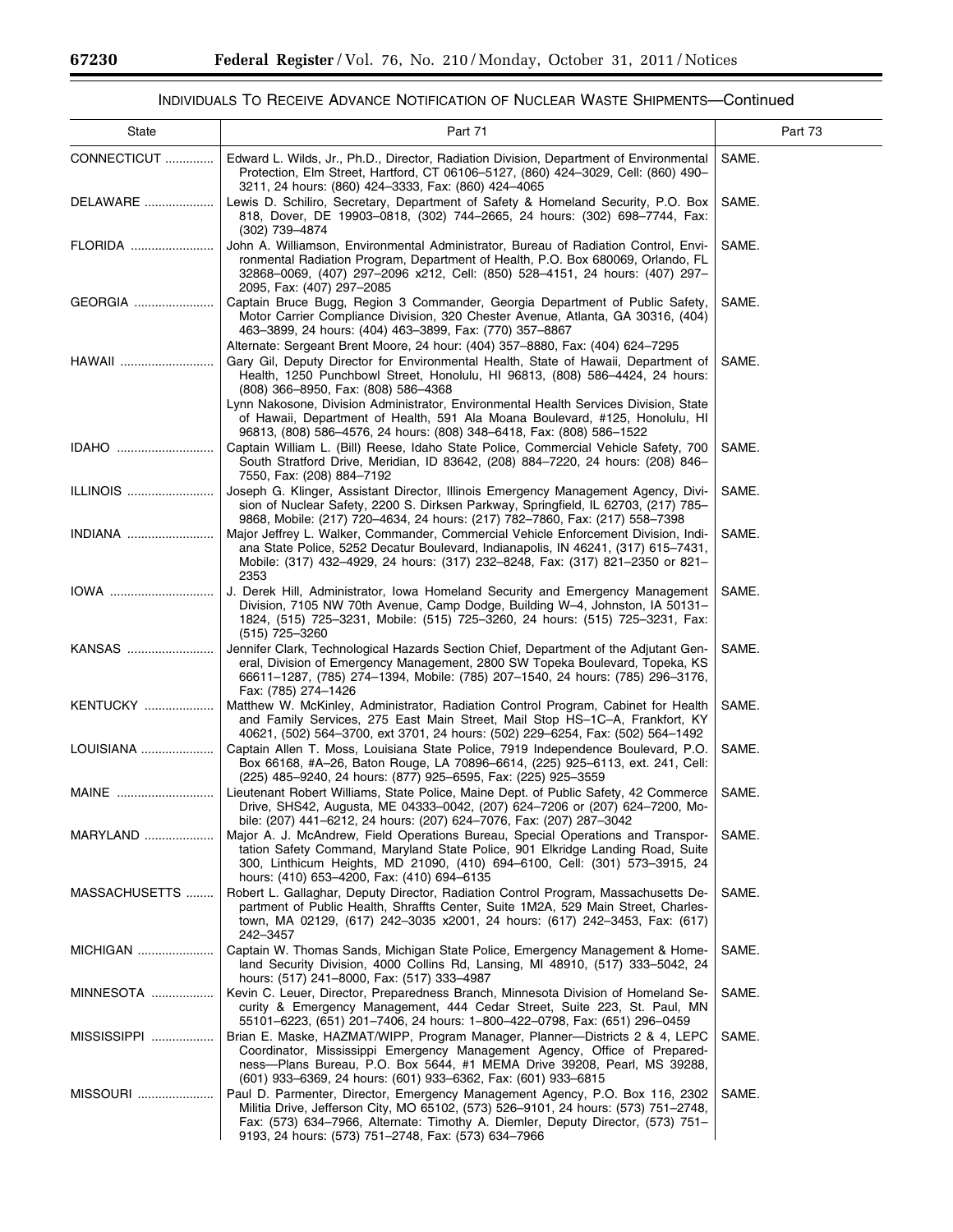-

# INDIVIDUALS TO RECEIVE ADVANCE NOTIFICATION OF NUCLEAR WASTE SHIPMENTS—Continued

| State              | Part 71                                                                                                                                                                                                                                                                         | Part 73                                                                                                                                                                                                      |
|--------------------|---------------------------------------------------------------------------------------------------------------------------------------------------------------------------------------------------------------------------------------------------------------------------------|--------------------------------------------------------------------------------------------------------------------------------------------------------------------------------------------------------------|
| <b>MONTANA</b>     | Ed Tinsley, Administrator, Homeland Security Advisor, Montana Disaster & Emer-<br>gency Services, 1956 MT Majo Street, P.O. Box 4789, Fort Harrison, MT 59636-<br>4789, (406) 841-3911, Mobile: (406) 461-1674, 24 hours: (406) 841-3911, Fax:<br>(406) 841-3965                | SAME.                                                                                                                                                                                                        |
| NEBRASKA           | Sergeant Glenn Elwell, Nebraska State Patrol/NIAC, Nebraska Information Analysis<br>Center, 3800 NW 12th Street, Lincoln, NE 68521, (402) 479-4076, Cell: (402) 540-<br>0036, NIAC: (402) 479-4049, Fax: (402) 479-4950                                                         | SAME.                                                                                                                                                                                                        |
| NEVADA             | Karen K. Beckley, Radiation Control, Program Manager, Nevada State Health Divi-<br>sion, 4150 Technology Way, Suite 300, Carson City, NV 89701, (775) 687–7540,<br>24 hours: 1-(877) 438-7231, Fax: (775) 687-7552                                                              | SAME.                                                                                                                                                                                                        |
| NEW HAMPSHIRE      | Sergeant Christopher Scott, Department of Safety, Division of Motor Vehicles, High-<br>way Patrol and Enforcement Bureau, 23 Hazen Drive, Concord, NH 03305, (603)<br>223-8757, Cell: (603) 717-5546, 24 hours: (603) 271-3636, Fax: (603) 271-1760                             | SAME.                                                                                                                                                                                                        |
| NEW JERSEY         | Paul Baldauf, Director, Radiation Protection Programs, Division of Environmental<br>Safety & Health, Department of Environmental Protection, P.O. Box 420 Mailcode:<br>401-03E, Trenton, NJ 08625-0420, (609) 633-7964, 24 hours: 1-800-927-6337,<br>Fax: (609) 777-1330        | SAME.                                                                                                                                                                                                        |
| <b>NEW MEXICO </b> | Don Shainin, Technical Hazards Unit Leader, WIPP Program Manager, New Mexico<br>Department of Homeland Security and Emergency Management (DHSEM), P.O.<br>Box 27111, Santa Fe, NM 87502, (505) 476-9628, 24 hours: (505) 476-9635, Fax:<br>$(505)$ 476-9695                     | SAME.                                                                                                                                                                                                        |
| <b>NEW YORK</b>    | Andrew X. Feeney, Director, New York State Office of Emergency Management, 1220<br>Washington Avenue, Building 22, Albany, NY 12226-2251, (518) 292-2301, 24<br>hours: (518) 292-2200, Fax: (518) 322-4978                                                                      | SAME.                                                                                                                                                                                                        |
| NORTH CAROLINA     | First Sergeant Shane S. Manuel, North Carolina State Highway Patrol, 4702 Mail<br>Service Center, Raleigh, NC 27699-4702, (919) 319-1523, Mobile: (919) 618-<br>0434, 24 hours: (919) 733-3861, Fax: (919) 319-1534                                                             | SAME.                                                                                                                                                                                                        |
| NORTH DAKOTA       | Terry L. O'Clair, Director, Division of Air Quality, North Dakota Department of Health,<br>918 East Divide Avenue-2nd Floor, Bismarck, ND 58501-1947, (701) 328-5188,<br>24 hours: (701) 328-9921, Fax: (701) 328-5185                                                          | SAME.                                                                                                                                                                                                        |
| OHIO               | Michael Bear, Interim Branch Chief Radiological Branch, Ohio Emergency Manage-<br>ment Agency, 2855 West Dublin Granville Road, Columbus, OH 43235-2206 (614)<br>799-3687, 24 hours: (614) 889-7150, Fax: (614) 799-5950                                                        | SAME.                                                                                                                                                                                                        |
| OKLAHOMA           | Lt. Colonel Gregory Allen, Deputy Chief, Oklahoma Dept. of Public Safety, Oklahoma<br>Highway Patrol, P.O. Box 11415, Oklahoma City, OK 73136-0145, (405) 425-<br>7044, 24 hours: (405) 833-1428, Fax: (405) 425-2254                                                           | SAME.                                                                                                                                                                                                        |
| OREGON             | Ken Niles, Administrator, Nuclear Safety and Energy Emergency Preparedness Divi-<br>sion, Oregon Department of Energy, 625 Marion Street, NE, Salem, OR 97301,<br>(503) 378-4906; Cell: (503) 884-3905, 24 hours: (503) 884-3905, Fax: (503) 373-<br>7806                       | SAME.                                                                                                                                                                                                        |
| PENNSYLVANIA       | Timothy Baughman, Deputy Director for Operations, Pennsylvania Emergency Man-<br>agement Agency, 2605 Interstate Drive, Harrisburg, PA 17110, (717) 651-2001, 24<br>hours: (717) 651-2001, Fax: (717) 651-2021                                                                  | SAME.                                                                                                                                                                                                        |
| RHODE ISLAND       | Terrence Mercer, Associate Administrator, Motor Carriers Section, Division of Public<br>Utilities and Carriers, 89 Jefferson Boulevard, Warwick, RI 02888, (401) 941-4500,<br>Ext. 150, 24 hours: (401) 444-1183 (State Police)                                                 | SAME.                                                                                                                                                                                                        |
| SOUTH CAROLINA     | Susan Jenkins, Bureau of Land and Waste Management, Department of Health & En-<br>vironmental Control, 2600 Bull Street, Columbia, SC 29201, (803) 896–4271, 24<br>hours: (803) 667-0019 or (803) 408-2816, Fax: (803) 896-4242                                                 | SAME.                                                                                                                                                                                                        |
| SOUTH DAKOTA       | Kristi Turman, Director, South Dakota Department of Public Safety, Office of Emer-<br>gency Management, 118 W. Capitol Avenue, Pierre, SD 57501-2000, (605) 773-<br>3231, 24 hours: (605) 773-3231, Fax: (605) 773-3580                                                         | SAME.                                                                                                                                                                                                        |
| <b>TENNESSEE</b>   | Sean Kice, Radiological Protection Officer, Tennessee Emergency Management<br>Agency, 3041 Sidco Drive, Nashville, TN 37204, (615) 253–3811, Mobile: (615)<br>428-8923, 24 hours: (615) 741-0001, Fax: (615) 741-8238                                                           | SAME.                                                                                                                                                                                                        |
| TEXAS              | Richard A. Ratliff, P.E. L.M.P., Radiation Safety Licensing Branch Mgr., Division for<br>Regulatory Services, Texas Dept. of State Health Services, Mail Code 2835, P.O.<br>Box 149347, Austin, TX 78714–9347, (512) 834–6679, 24 hours: (512) 458–7460,<br>Fax: (512) 834-6716 | Steven C. McCraw, Director,<br>Texas Dept of Public<br>Safety, Office of Home-<br>land Security, P.O. Box<br>4087, Austin, TX 78773,<br>(512) 424-7770, 24<br>hours: (512) 424–2208,<br>Fax: (512) 424–5708. |
| UTAH               | Rusty Lundberg, Director, Division of Radiation Control, Department of Environmental<br>Quality, 195 North 1950 West, P.O. Box 144850, Salt Lake City, UT 84114-4850,<br>(801) 536–4257, 24 hours: (801) 536–4123, Mobile: (801) 867–1769, Fax: (801)<br>553-4097               | SAME.                                                                                                                                                                                                        |
| <b>VERMONT</b>     | Keith N. Flynn, Commissioner, Department of Public Safety, Division of Vermont State<br>Police, 103 South Main Street, Waterbury, VT 05671-2101, (802) 244-8718, Cell:<br>(802) 371-9147, 24 hours: (802) 244-8727, Fax: (802) 241-5610                                         | SAME.                                                                                                                                                                                                        |